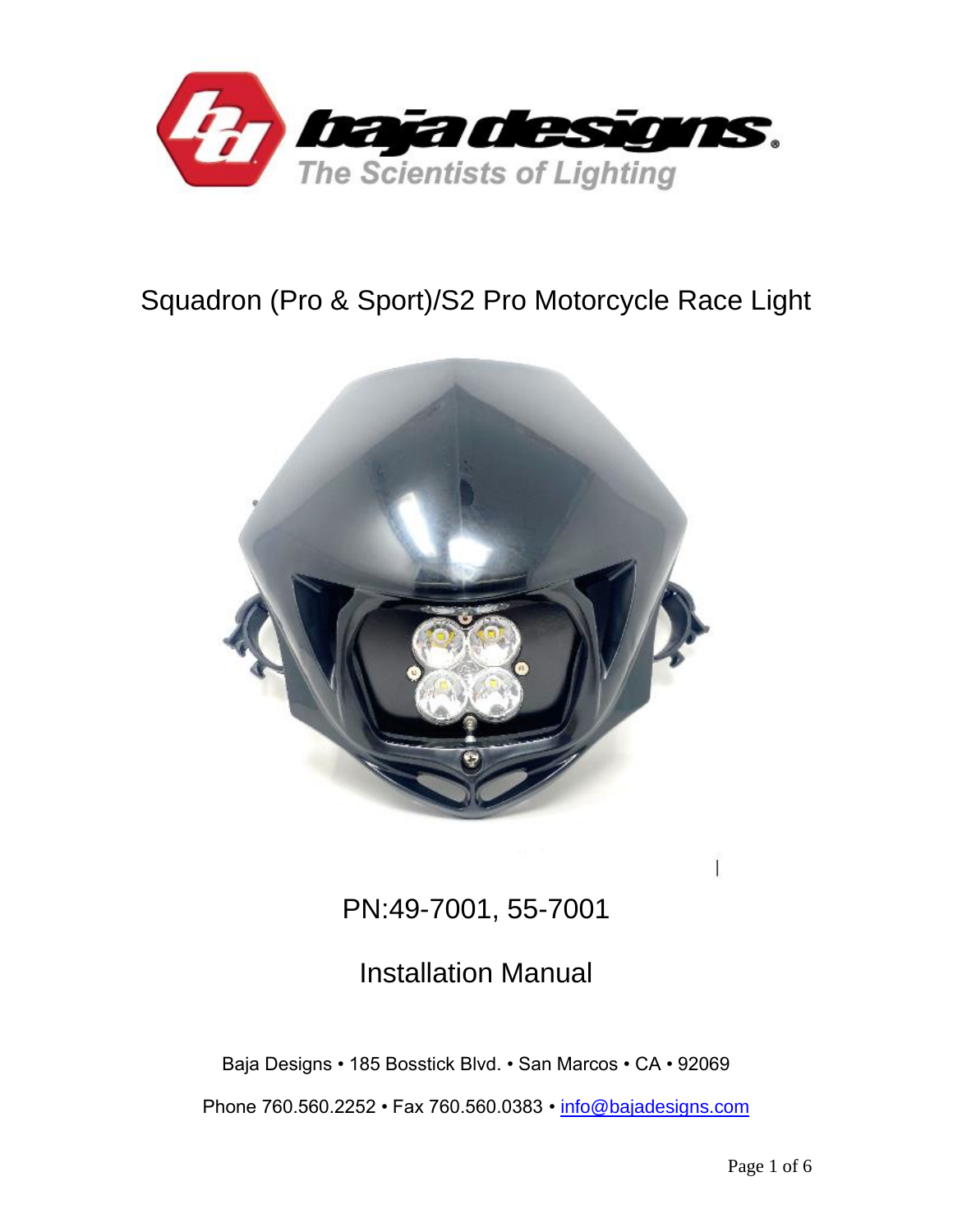

[www.bajadesigns.com](http://www.bajadesigns.com/)

## **LIMITED LIFETIME WARRANTY**

Baja Designs proudly offers a **LIFETIME WARRANTY** against manufacturer's defect on all the products that we manufacture.

These are comprehensive warranties; other than the exclusions below – you're covered. If your LED or HID bulb burns out, you're covered. Additionally, cutting off our connector or changing your lenses does not automatically void your warranty.

#### **Exclusions:**

Installation errors, abuse, misuse or crash damage. You must be the original owner of the product and be able to supply proof of purchase.

Li-Ion or Li-Po Batteries: carry a 2 year warranty. NiCad DSK Batteries: carry a 90 day warranty Dual Sport Kit Switches: carry a 1 year warranty.

Baja Designs manufactures its own products as well as resells products manufactured by others. Baja Designs makes no express or implied warranties on products not manufactured by Baja Designs including without limitation any warranties or merchantability and fitness for a particular purpose. We will however, pass on all warranties made by the manufacturer, who has sole responsibility for performing such warranties.

Baja Designs will pay the freight if your product is less than 90 days old, otherwise defective products must be returned to Baja Designs, Inc., freight prepaid. At our option, we will repair or replace items in question and return them at no charge. If the identical product is no longer available we will replace with a similar product of equal value. Baja Designs Inc. will not be responsible for any indirect or consequential damages in connection with defective merchandise.

#### **Indemnification:**

Buyer hereby acknowledges off roading, racing and driving at night are dangerous activities and that the products and/or supplies purchased from Baja Designs are used in an inherently dangerous activity that may endanger life and limb; and in no event shall the seller, or seller's heirs and assigns, be held liable for consequential damages, nor shall seller's liability on any claim for damages arising out of or connected with the sale, delivery, or use of purchased products and/or supplies exceed the purchase price of the products and/or supplies.

Customer satisfaction stands at the core of who Baja Designs is as a company. BD gives you a full 30 days to test out your new light and if you are not 100% satisfied with your purchase, you can send it back for an exchange or refund of the purchase price and applicable tax.

#### **Exclusions:**

**Items purchased through a Baja Designs authorized dealer must be returned through the dealer. Only available on LED auxiliary lights and product must be in sellable condition at MSRP.**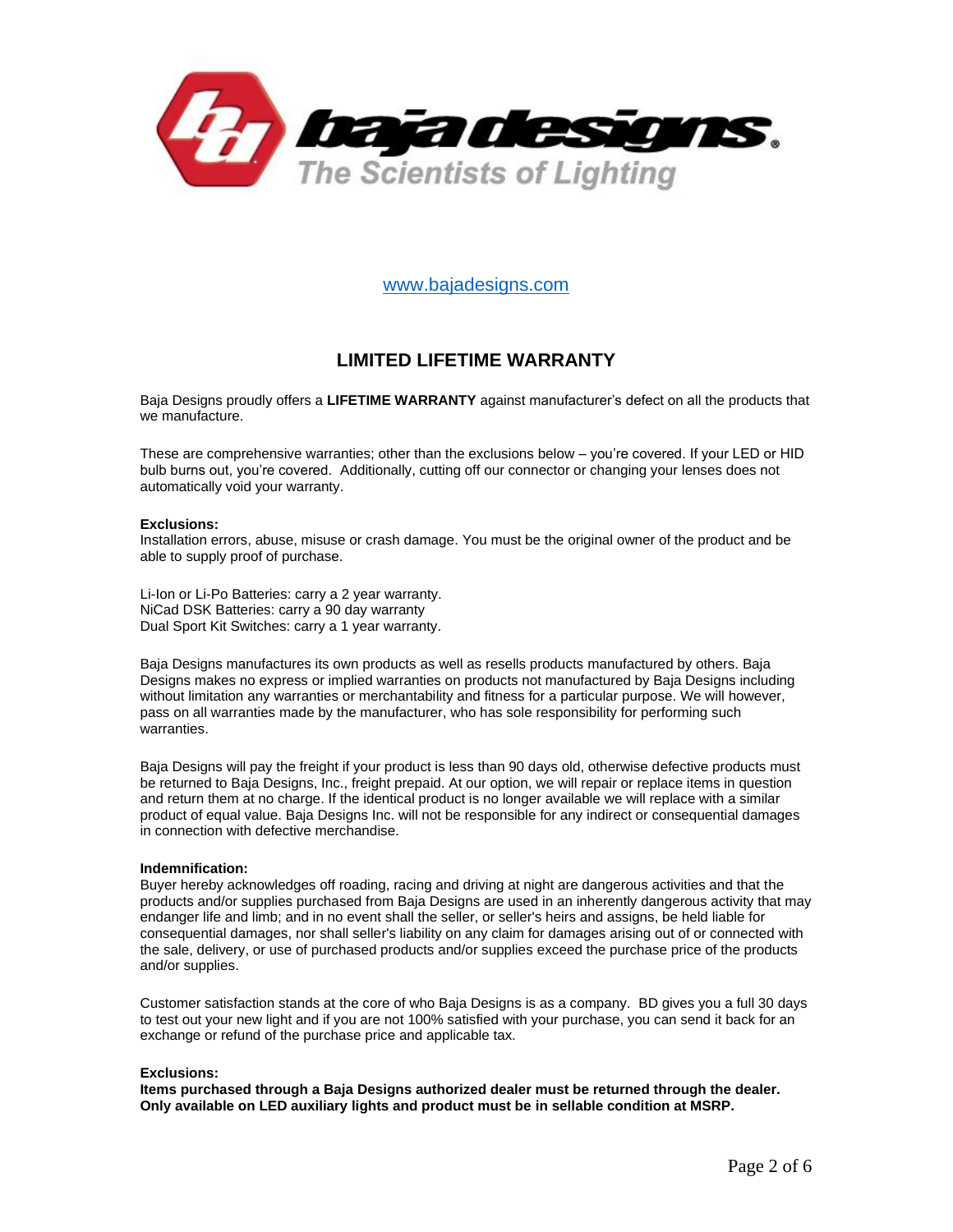

**Product that has been damaged in any way after the original purchase date will be excluded from this guarantee.**

## **Bike Mounting:**

The light comes standard with rubber straps and headlight extension brackets. Some bikes will need to use the extension brackets in order for the back of the light to clear the CDI unit. The rubber straps are very stiff at first and can be difficult to stretch around the fork; therefore, it helps if you use a spring puller or a zip-tie through the loop to aid in the installation. As the rubber stretches over time, you may need to stretch the strap to the next, tighter position in order to keep the light from bouncing.

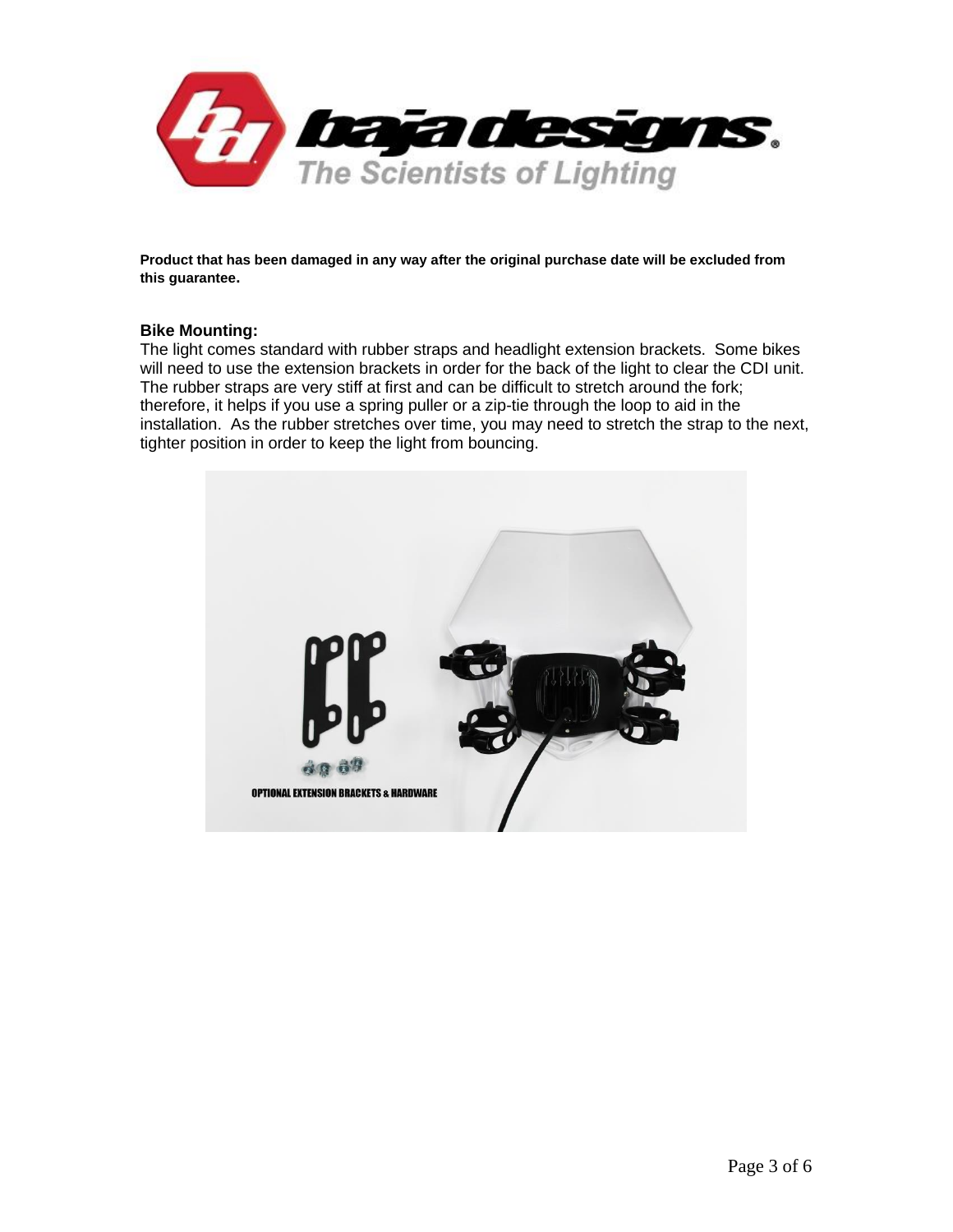



### **Wiring:**

The Squadron M/C LED operates on DC voltage and draws 3.2 amps at 12.5 volts. Most electric start off road motorcycles have an AC/DC system that only provides a minimal amount of DC power to the battery. If you have not converted your stock charging system to run 100% DC, then contact Baja Designs for information regarding your specific bike. Some bikes just need a simple modification to the stator along with a Baja Designs

regulator/rectifier, while others will need to have the stator re-wound as well as use Baja Designs regulator/rectifier. If you try to run this light off the battery with the stock AC/DC system, you will discharge the battery.

We recommend using Baja Designs harness w/switch part# 61-1049 which comes complete with a fused harness and handlebar mounted on/off switch.



Baja Designs harness w/switch part# 61-1049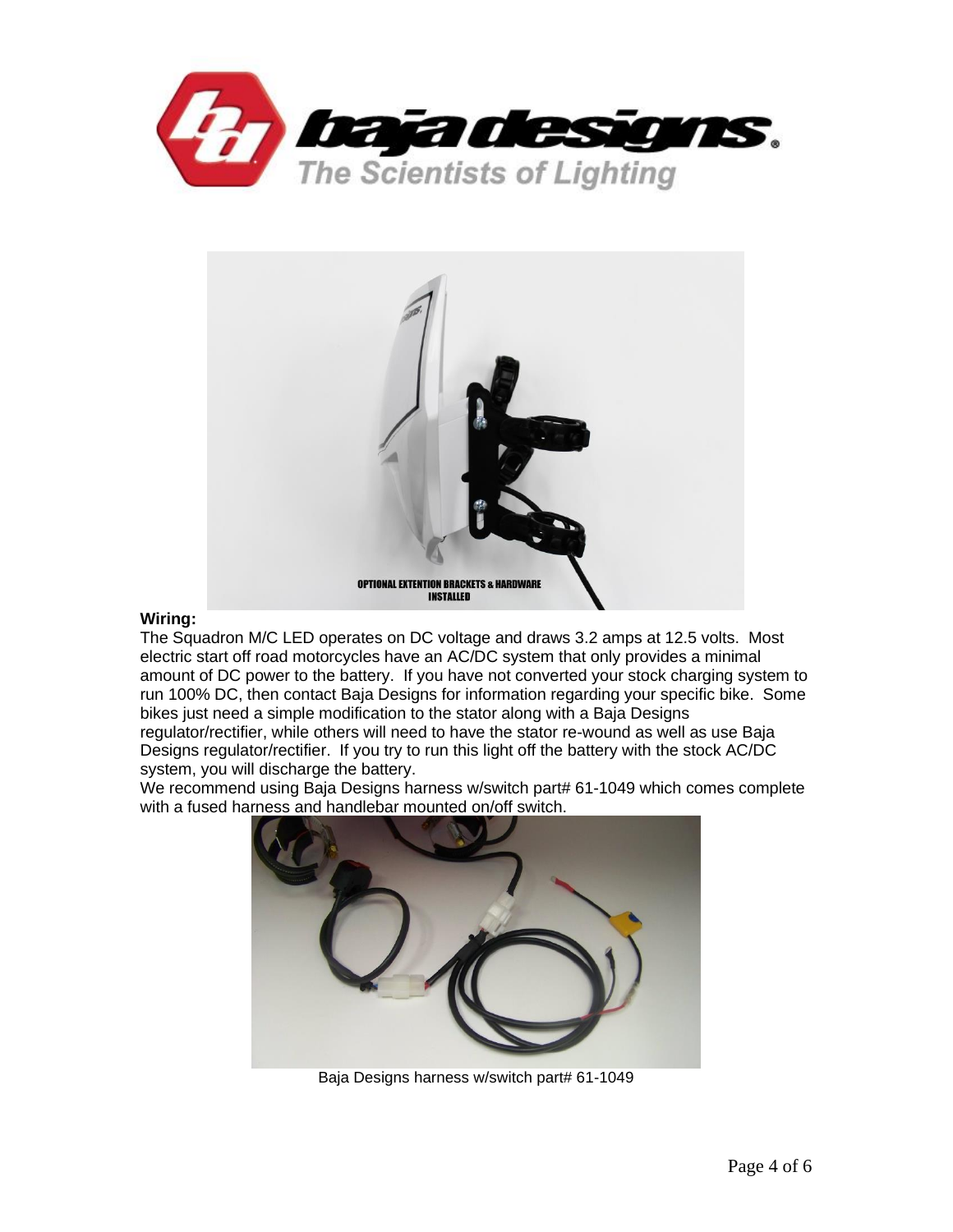

This light can also be used in conjunction with the Baja Designs Dual Sport Kit harness that is running 100% DC although this light is not DOT legal and should not be considered as an on road light. Simply plug the light into the white 3-position headlight connector on the Dual Sport Kit front harness. The Squadron will come on in the high beam position of your handlebar control switch.



If you choose to wire the light yourself note that the white wire is positive, and the black wire is negative. Never run the light un-fused as this will void the warranty.

### **AC Wiring:**

The Baja Designs converter will include two connections. The weather pack connector will plug directly into the light while the other connection needs to be wired to your AC power source. We provide the opposite end connector for you to modify the connector on the bike side. We recommend you mount the Baja Designs converter behind your number plate with the provided hardware.

### **Additional Options:**

For a more rigid mounting option you can purchase separately the "Tecate/EZ Mount DSK Standard Mount Kit" - Baja Designs part # 60-0094



Baja Designs' **uService** technology enables you to change out your own lenses to for a different color or lighting pattern to suit your needs (i.e. Baja Designs part # 66-8413)